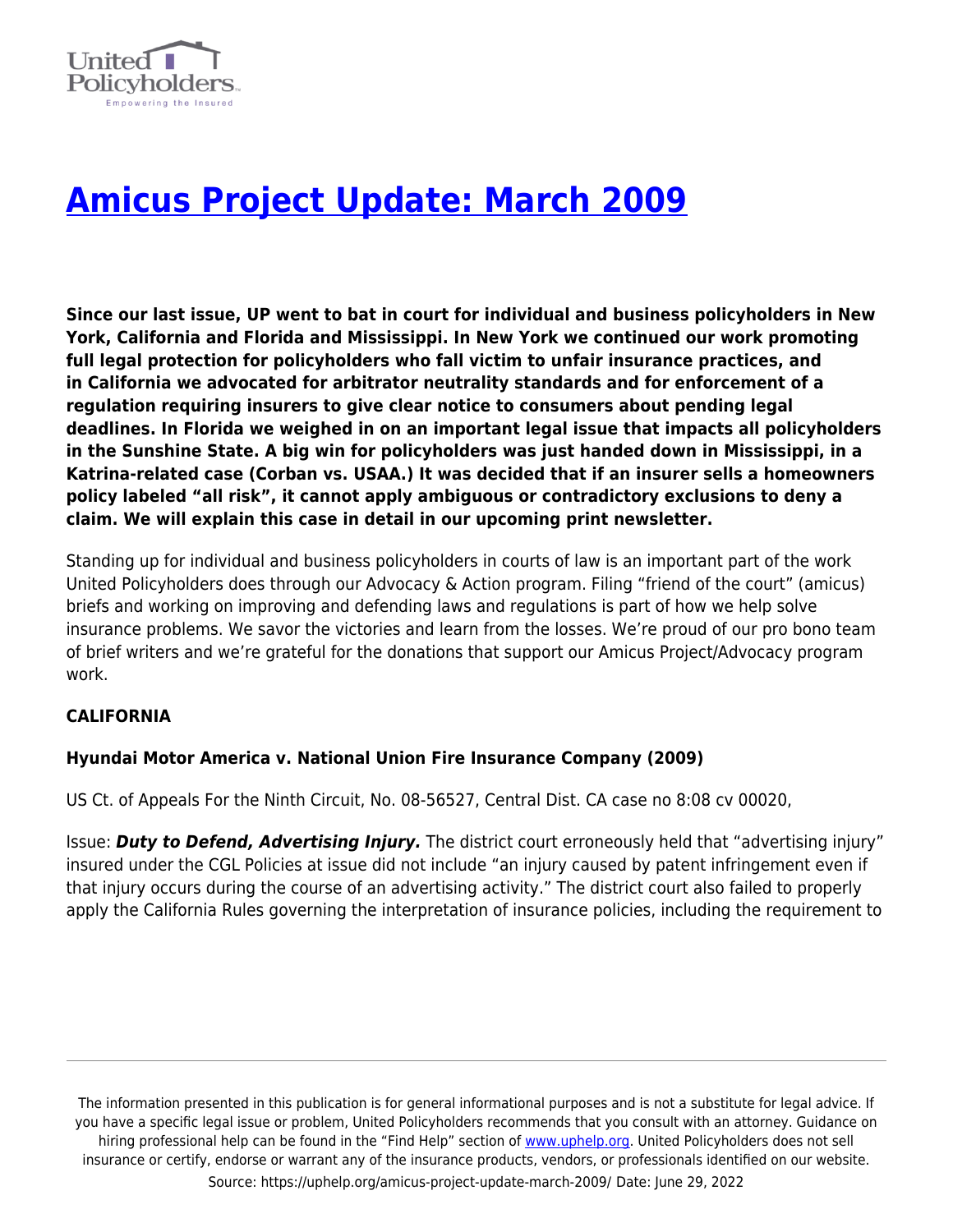

interpret ambiguous insurance policy language in a manner that protects the objectively reasonable expectations of the insured. The court below failed to apply California law correctly when it failed to engage in the same rigorous analysis as employed by the courts in Lebas Fashion, Mez and Homedics. As made clear by the holding in Lebas Fashion, the phrase "misappropriation of advertising ideas or style of doing business" and its constituent terms are ambiguous. Accordingly, under controlling California law, the court below was obliged to interpret the operative policy language in accordance with the insured's objectively reasonable expectations of coverage. **Lee M. Epstein** prepared this brief pro bono for United Policyholders.

# **Randal D. Haworth, M.D. v. Superior Court of California for the County of Los Angeles, Real Party in Interest, Susan Amy Ossakow, (2009)**

# CA. Supreme Court case #S165906

Issue: *Standards for Arbitrators.* The law requiring neutral arbitrators, as well as sitting judges, should be required to disclose the facts and circumstances of a previous censure. The disclosure requirements for neutral arbitrators is critically important because it affects the ability of insurance consumers to obtain a fair and reasoned recovery of the policy benefits for which they have paid years of premiums. These decisions by arbitration panels go to the core of the insurer/insured relationship. The reputation of the judiciary—the perception of the public as to the honesty and integrity of the judicial process—is of utmost importance. It is not enough to simply mouth the standard. It is critical to enforce it. **Sharon J. Arkin** prepared this brief pro bono for United Policyholders.

## **FLORIDA**

## **QBE Insurance Corporation v. Chalfonte Condominium Apartment Association, Inc. (2009)**

Supreme Court of Florida, Case No: SC09-441, On Certified Questions from the United States Circuit Court for the Eleventh Circuit, Case Nos. 08-10009-HH, 08-11337-H.

Issue: This case concerns whether or not Florida law recognizes a claim for breach of the implied warranty of good faith and fair dealing. Making an insurer accountable for causing additional damages that naturally flow from the breach of its mandated obligation of utmost good faith is good public policy and logically required. UP requests that the Court find that a claim for breach of the implied warranty of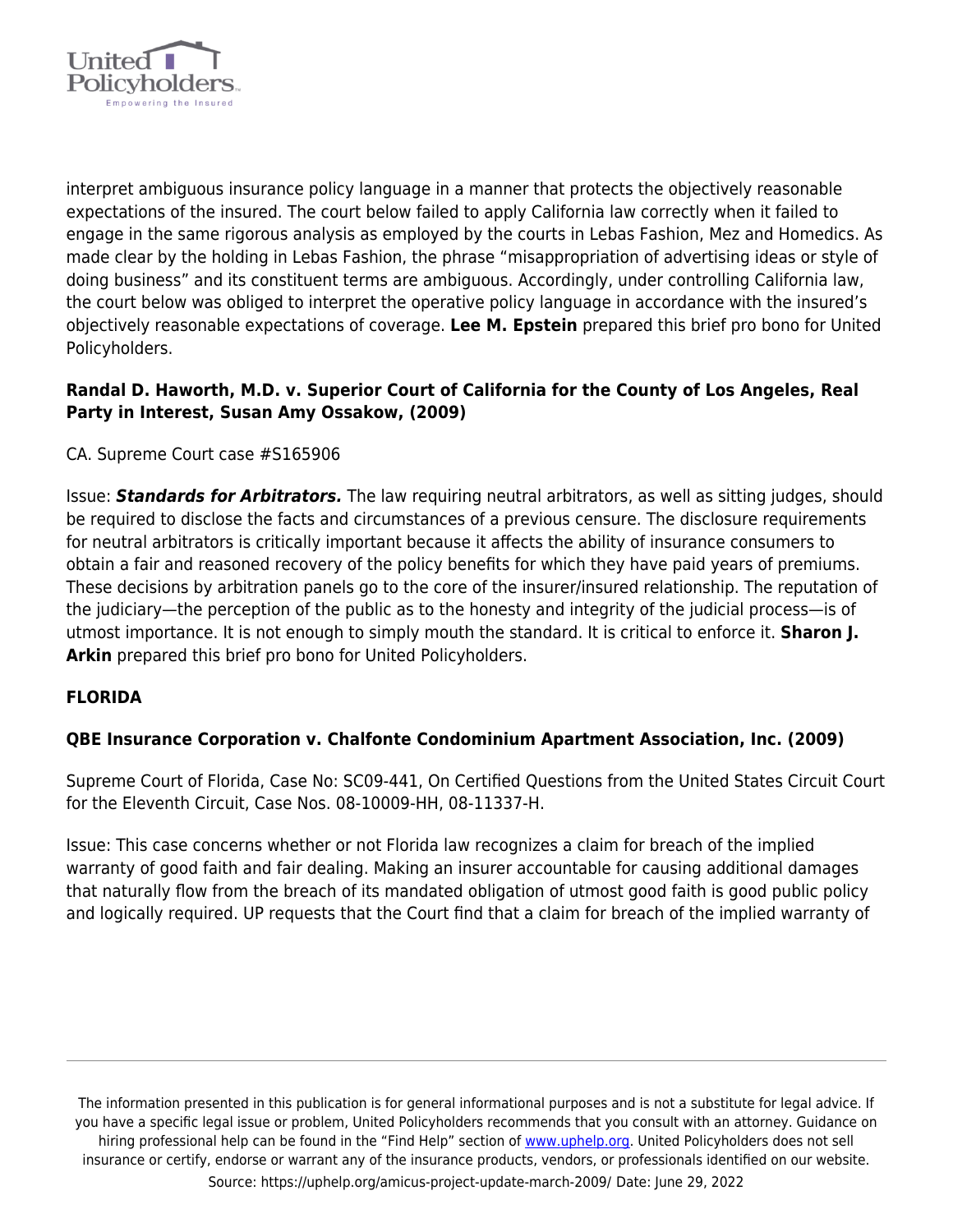

good faith and fair dealing in the first party insurance context exists in Florida common law. **William F. Merlin, Jr.** and **Mary Kestenbaum Fortson** prepared this brief pro bono for United Policyholders.

## **MISSISSIPPI**

# **Corban v. United Services Automobile Association aka USAA Insurance Agency, (2008)**

Supreme court of Mississippi, Case No. 2008-M-645

Issue: If an insurer sells a homeowners policy labeled "all risk", it cannot apply ambiguous or contradictory exclusions to deny a claim. Addresses numerous issues: 1. In an "all risk" policy, once the insured proves that "a direct physical loss" was sustained, the insurer has the burden of proof to establish what portion of the "direct physical loss" was caused by a specifically excluded event or cause. 2. With a Katrina loss, which contains components of both wind and flood, the insurer should still have the burden of proving, through non-speculative evidence that personal property damage was caused by a specific exclusion. 3. If the court finds the anti-concurrent clause is not ambiguous, it should rule that wind and water damage are separate and only the "flood" damage is subject to the exclusion. 4. If the policy contains Additional Coverage for "collapse" the policy's exclusion for "water damage" should be inapplicable. **Mary Kestenbaum Fortson** wrote this brief pro bono for United Policyholders.

## **NEW YORK**

## **Griffith Oil Company, Inc. V. National Union Fire Insurance Company of Pittsburgh, (2009)**

New York Supreme Court, Appellate Division—Fourth Department, Appellate Division Docket Nos. CA 08-00930 and CA 08-026565.

Issue: *Products Completed Operations*. UP urges the Court to reverse the lower court's ruling that a Products Completed Operations Hazard provision includes a restrictive condition that the policyholder physically possesses its product prior to the occurrence. The plain language of the insurance policy, and the fundamental purpose behind the provision, and the reasonable expectations of the policyholder do not support such a requirement. **John G. Nevius** wrote this brief pro bono for United Policyholders.

## **Panasia Estates, Inc. v. Hudson Insurance Company and UTC Risk Management Services, Inc.**